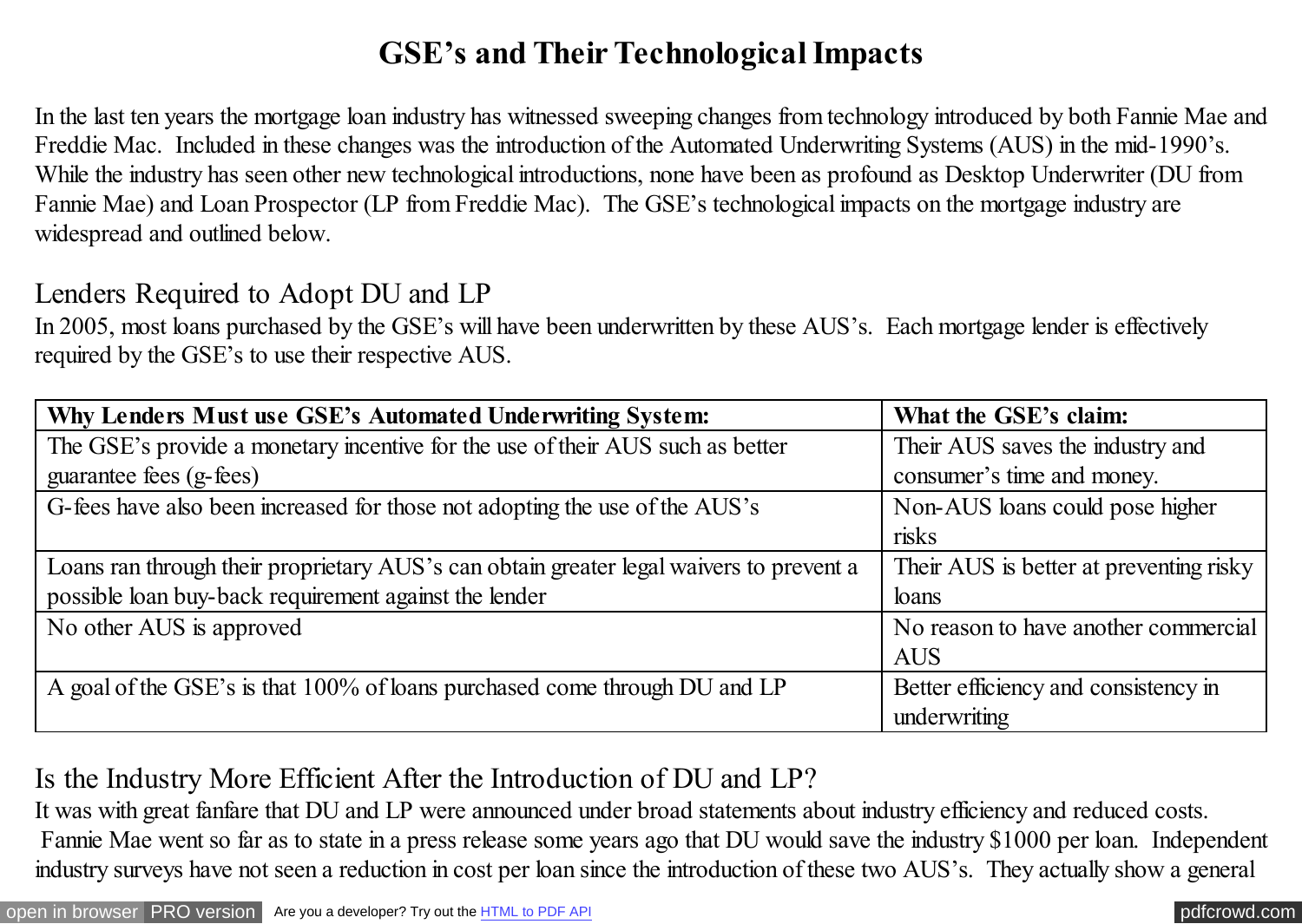increase in overall loan production costs and costs directly related to underwriting. There could be several reasons that DU and LP have not increased efficiencies for the industry and the consumer:

- There is a charge from the GSE for each loan underwritten by DU and LP
- There are significant user training expenses born by the lender
- DU and LP could inherently be less efficient than manual underwriting
- There are computer related expenses as with all software  $\bullet$
- There is an increase in costs for third party vendors to deliver their products through these AUS's since vendors are charged  $\bullet$ fees by the GSE's.
- The mortgage software companies that support the industry must incur (and pass on) large support expenditures to interface their software with DU and LP

The usage of DU and LP by lenders has simply become a requirement of doing business with the GSE's. Since the GSE's do not allow any other independent AUS, the free market has not allowed the most efficient AUS to prevail. Most in the industry believe that if AUS's competitive to DU and LP were allowed to be developed, they would likely be more efficient and would drive down the cost for the consumer. Prior to the existence of DU and LP there were many automated underwriting systems in the marketplace but these have mostly either become extinct or relegated to loans the GSE's don't handle. While Fannie Mae claims that DU is cutting \$1000 from the cost of the loan, the reality is that the dollar savings just aren't there. Still, lenders do see the benefits of AUS's. This is especially true with plain vanilla type loans that can now fly through the loan process allowing underwriters to concentrate on the more difficult loans. In addition, DU and LP are much more lenient allowing more borrowers to qualify.

### GSE's Move to Sell and Deliver Third Party Products

With the usage of DU and LP now dominating its marketplace the GSE's have moved on to the delivery of third party products. In the last several years, both Fannie Mae and Freddie Mac have begun to deliver various products through their AUS's. For example, credit reports are routinely ordered through DU and LP earning both GSE's significant additional revenues. Fees from credit reports are just the tip of the iceberg for generating new found profits by Fannie Mae and Freddie Mac. Fees paid to the GSE's come from the service providers in the terms of transaction fees. Eventually, these fees are passed on to the consumer as the service costs are kept artificially high. Below is a list of consumer paid services for which the GSE's could or already are earning transaction fees.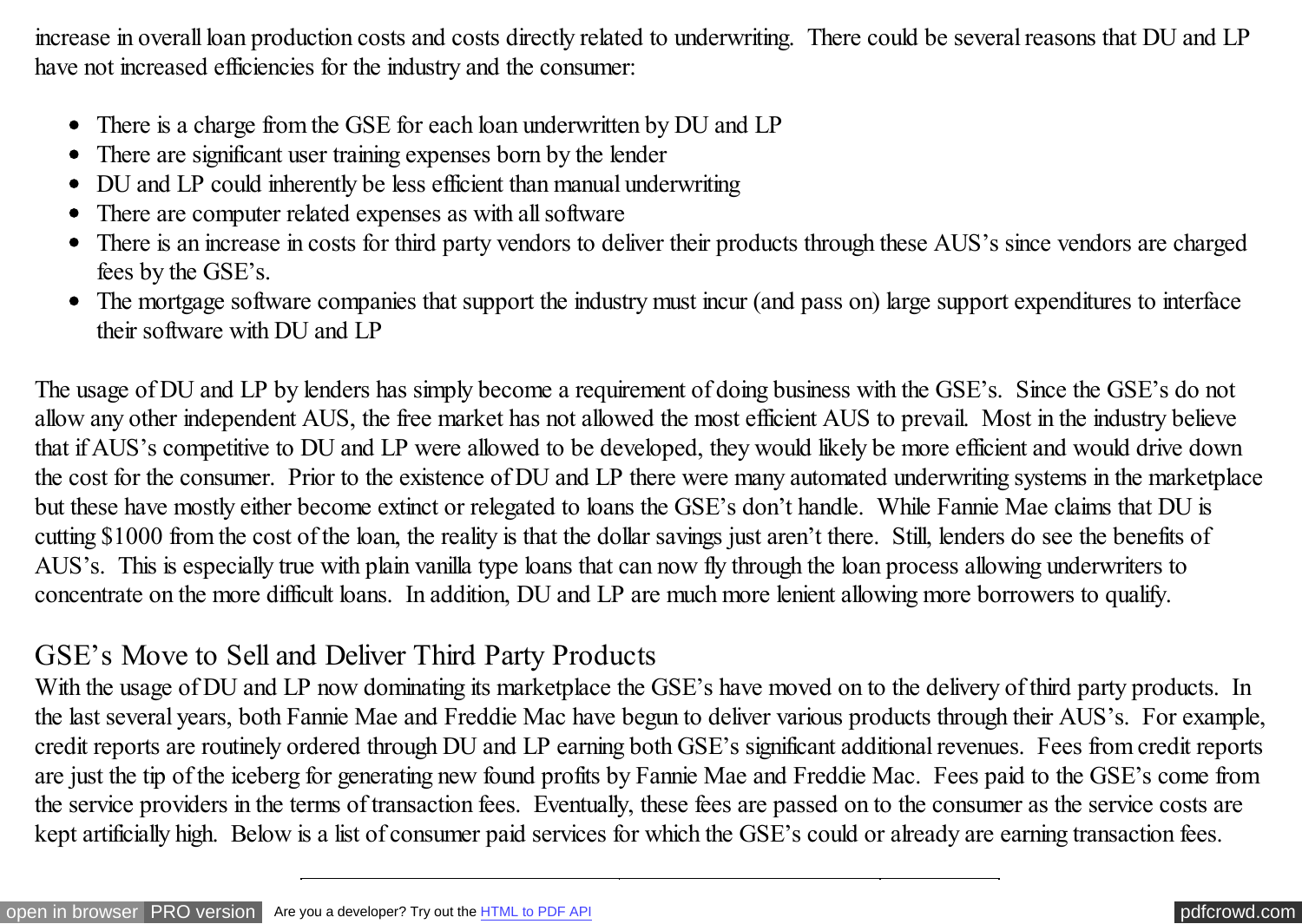| <b>Service</b>                       | When ordered               | Paid by  |
|--------------------------------------|----------------------------|----------|
| Appraisal                            | Required at application    | Consumer |
| Credit Report                        | Required at application    | Consumer |
| <b>Flood Certificate</b>             | Require prior to close     | Consumer |
| <b>Title Insurance</b>               | Required at close          | Consumer |
| <b>Broker/Wholesaler Submission</b>  | Transaction prior to close | Lender   |
| <b>Automated Property Valuations</b> | At application             | Consumer |
| <b>Automated Underwriting</b>        | At application             | Lender   |
| Mortgage Insurance                   | Prior to close             | Consumer |
| <b>Closing Document Preparation</b>  | Prior to close             | Lender   |

Since the industry is required to use the AUS's there are no limits as to how much the GSE's could earn when they require these third party services to be purchased through the AUS's. Just like credit reports, the GSE's could require these products to be purchased through the AUS's. Since there is no competition in this entire process, the amount of the transaction fee is boundless. The GSE's could double the price of the credit report if desired with no method to keep such in check. These fees result in higher costs for loan production and ultimately a higher price to the consumer.

## GSE's Build Worlds Largest Consumer Repository

Today, the GSE's collect and store more information on the consumer than any other system in the world. The standardized home loan application contains more information about the consumer when compared to any other consumer purchase. To date, the GSE's have primarily used this information to underwrite loans. More recently, this information is being used to help in the automated appraisal arena. They have gathered a rich database that can help predict a market price of homes about to be sold – such information is unavailable to any other firm in such quantity. The fact is that the GSE's are building the richest depository of consumer information that has ever existed. The value of such a database would be greater than the value of all the consumer repository companies that exist today. The GSE's could use such information for a variety of purposes all in the name of "making the loan process more efficient" or to "save the consumer money". Without new regulation, a sample of products that could be marketed by the GSE's are in the following chart.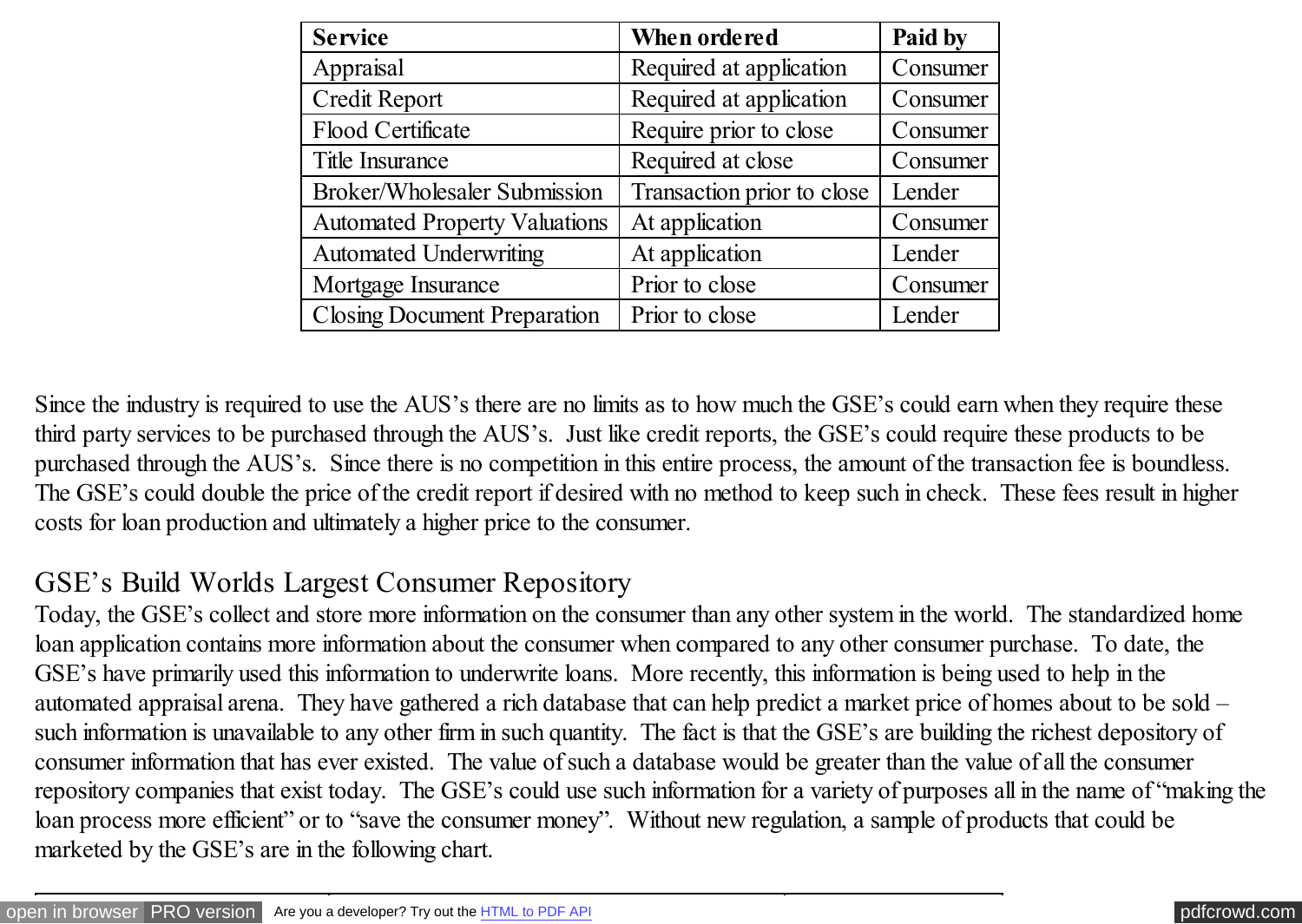| <b>Type of Service</b>       | <b>Description</b>                                                                                                                                                     | Paid By            |
|------------------------------|------------------------------------------------------------------------------------------------------------------------------------------------------------------------|--------------------|
| <b>Employment Insurance</b>  | Covers household breadwinner in case of<br>disability                                                                                                                  | Consumer           |
| Homeowners Insurance         | Protects lender against hazards such as fire                                                                                                                           | Consumer           |
| <b>Environmental Reports</b> | Reports on any environmental hazards                                                                                                                                   | Lender or Consumer |
| <b>Fraud Detection</b>       | Check against available fraud databases to<br>help insure no fraud exists on each loan                                                                                 | Lender             |
| <b>MERS</b> Registration     | MERS is an industry consortium to help<br>streamline the industry. Fees could be<br>charged for registration.                                                          | Lender             |
| Life Insurance               | General or that protects the lender in case of<br>head of household death. Could be force-<br>placed by the GSE's.                                                     | Consumer           |
| <b>IRS</b> Access            | Access to annual income reported to IRS is<br>very valuable to lenders during prequalification<br>of a borrower                                                        | Lender             |
| Selling the mailing lists    | There are few protections in place and the<br>possibility exists to sell access to this<br>consumer information to thousands of<br>companies (similar to ChoicePoint). | Third parties      |

Given that the GSE's are exempt from privacy laws, the GSE's could be involved in selling almost any consumer service and durable good. This same information in the hands of the wrong people could also be used for fraudulent purposes and crime. Every piece of information needed for consumer identity theft is in these databases and little is known about any safeguards.

### Stifling Innovation

Today, there are many technology areas in the industry that lack investments while other areas see significant competition. The problem streams back to the investors in technology and their risk aversion to the unknown intentions of the GSE's. The GSE's have the ability to either validate a business model or put a startup out of business based upon their policies. The GSE's have done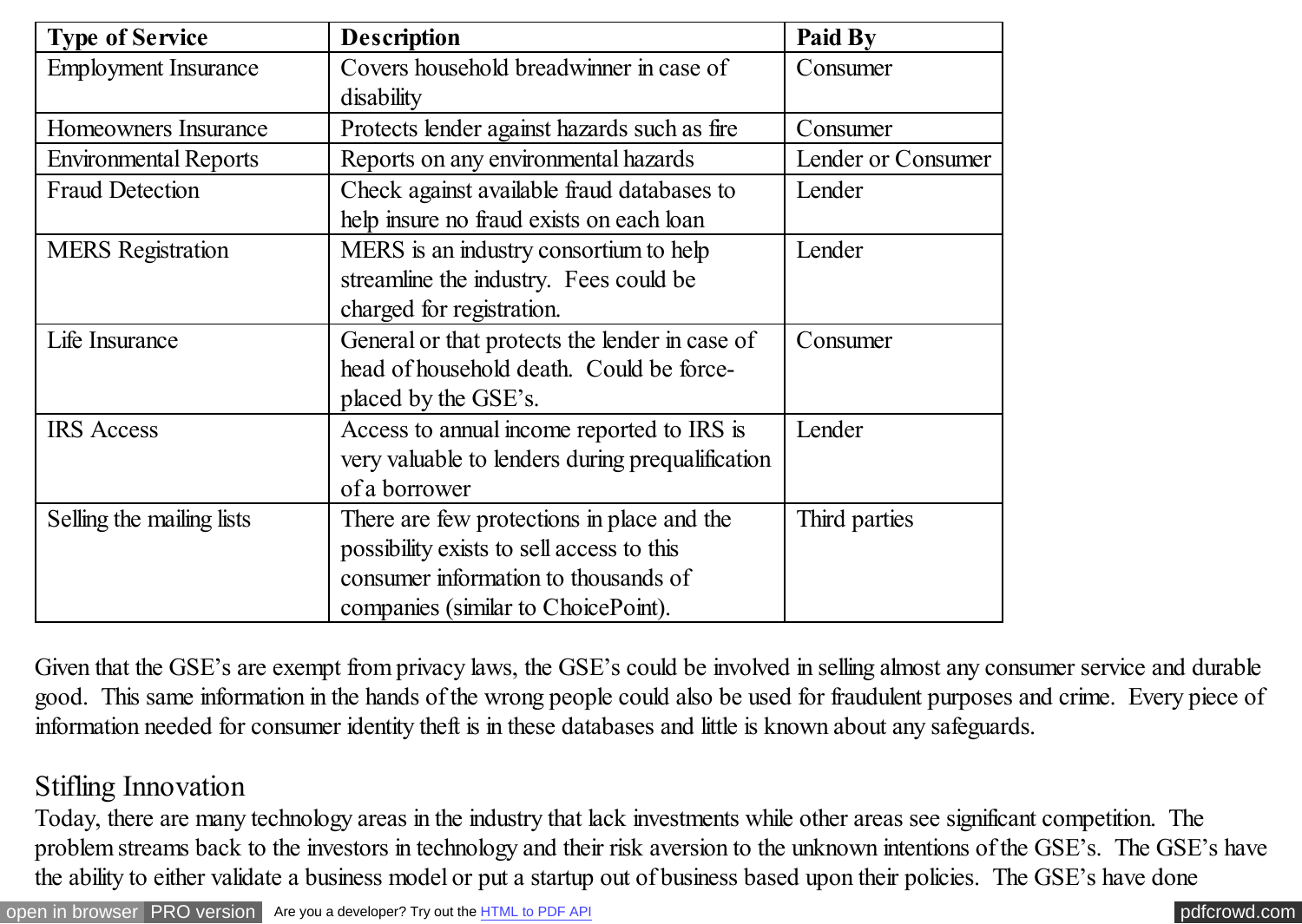nothing to describe their intentions on what technologies they plan to develop and what areas they'll leave for someone else. When the GSE's introduced automated underwriting systems, we saw many companies stop their own such initiatives. Millions in funding and development were wasted as projects were halted. Had these products been allowed to come to market, the industry would be more productive today. If the GSE's decide to dominate an area, there is nothing other companies can do to impede their progress. The industry is being held back with technological innovation in the following additional areas:

- Paperless Loans both GSE's recognize the importance of this area for streamlining the industry but neither has defined their position or supported third party development efforts.
- Automated Property Valuations both GSE's appear to be developing their own solutions even though about a dozen companies already exist. Third parties are unclear of the GSE's direction and the GSE's have not defined any standards.
- Underwriting/Processing Guides underwriting guidelines are now considered GSE trade secrets when before they were widely published. This reduces the ability of lenders to automate their internal processes to create efficiency.
- Broker to Wholesaler Connectivity both GSE's have taken some steps to develop this market though they are taking a very slow approach. Existing companies have great solutions but are guarded about their future. While the GSE's have released some solutions in this area they are woefully inadequate and their intensions remain unclear.
- Transaction Gateways several companies are cautiously building sizeable transaction systems to handle the industry's high  $\bullet$ volume of vendor orders. Still, the GSE's have consistently developed some of the solutions while leaving others to future development. General direction and seriousness are unclear.
- Additional areas include credit scoring, document image storage, loan product guide distribution, mortgage pricing, loan package delivery, title plant innovation, etc.

### How GSE Technology is Hurting the Consumer

Each of the areas above have significant cost issues that show up in overall retail pricing to the consumer. The less efficient the industry is, the more the consumer must pay for the right to obtain a mortgage loan. In addition to the inefficiencies noted above, the consumer remains disadvantaged in yet another more direct way.

Both LP and DU are used at the point of sale by 25,000+ loan officers – the vast majority of time, only one AUS is used by any given mortgage origination company. The reason only one AUS is used is because of DU/LP fees, training, g-fee discounts and GSE contractual obligations. By design of the GSE's, the industry practice is to allow the consumer access to one only one AUS.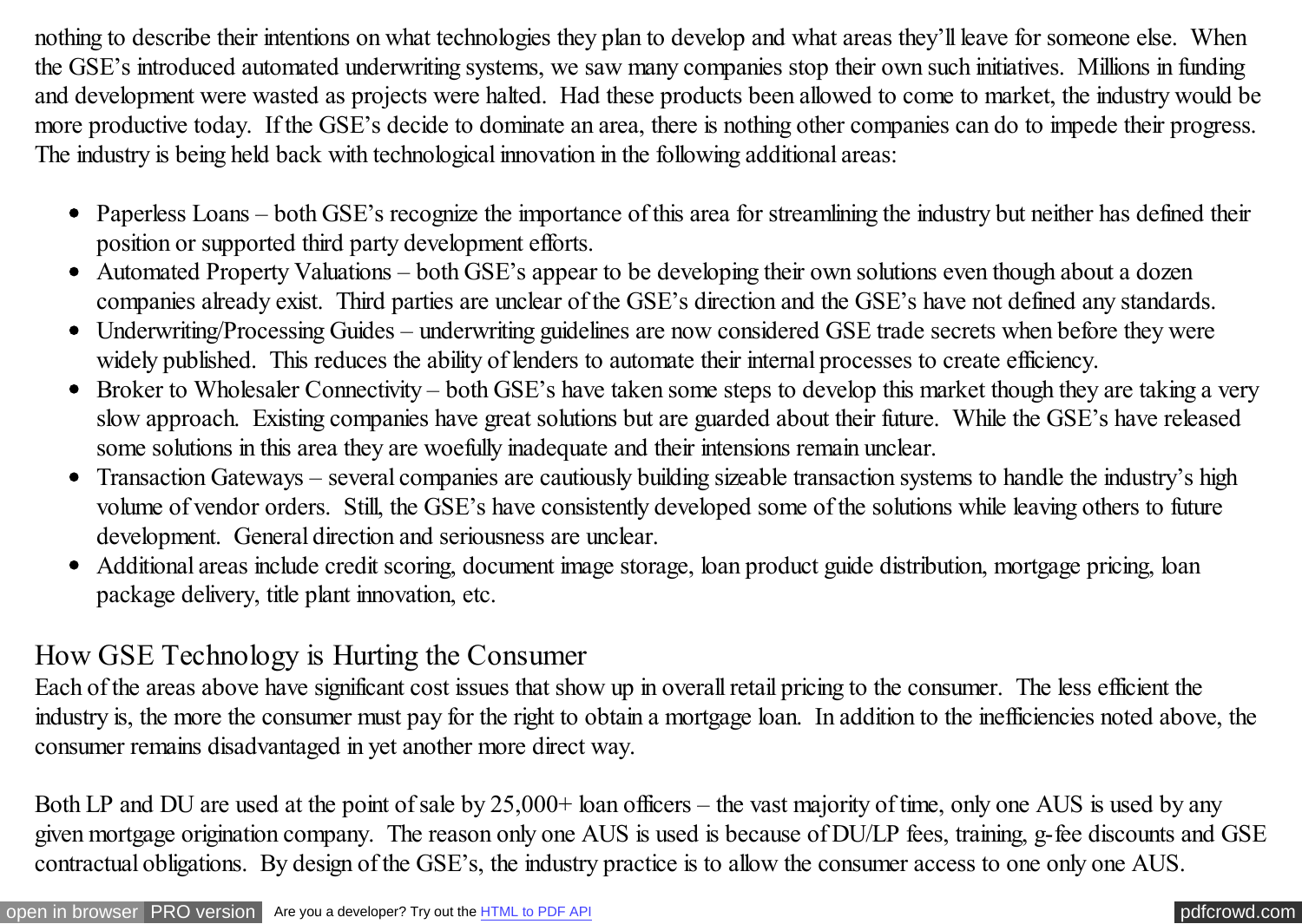However, both GSE's highly tout how their AUS accepts loans that the other GSE's AUS doesn't accept. For most mortgage origination companies, when a borrower is turned down by just one of the AUS's, they consider the borrower a sub-prime candidate which have significantly higher interest rates. However, the consumer is never told that the other GSE may have purchased their loan at conventional lending mortgage rates. The end result is that there are tens of thousands of borrowers that are now paying more each month than they should be. The solution is simple – just allow a single system for one price that will access several AUS's. If open systems were used, every consumer could be ensured they obtained the best possible rate. Technology should not be used to reduce the choice of consumers or to prevent the development of efficient solutions.

### Regulatory Recommendations

Prior to the mid-1990's the GSE's did a commendable job securitizing mortgages for sale to Wall Street. Since the introduction of the AUS's and other GSE technologies, the industry has become less efficient and highly controlled. Regulatory relief would allow the free enterprise to thrive once again in the mortgage technology arena. To accomplish this, certain specific areas should be addressed:

- 1. GSE's should be limited to developing technology specific only to streamlining the delivery of loans to the GSE's (loan delivery and reporting).
- 2. All underwriting rules should be widely distributed as they were prior to the mid-90's. This includes opening up the rules within DU and LP (open source the rules). Both DU and LP should be phased-out over three years.
- 3. GSE's should not be involved in the handling and selling of third party services including appraisals, title insurance, mortgage insurance, flood certifications, credit reports, mortgage broker/wholesaler systems, closing documents and automated property valuations.
- 4. No consumer information should be gathered other than that specifically required for delivery of mortgage loans in the secondary market. The GSE's must be prohibited from using consumer information for any activity outside of the delivery of loans.
- 5. The GSE's should not be allowed to earn fees beyond their traditional g-fee income and should be specifically excluded from charging for use of any technology.
- 6. The GSE's should use best efforts to support the industry in setting standards to help private enterprise streamline the industry.
- 7. The GSE's should use best efforts to allow lenders and mortgage originators to access multiple AUS engines (including DU & LP) to better benefit the consumer.